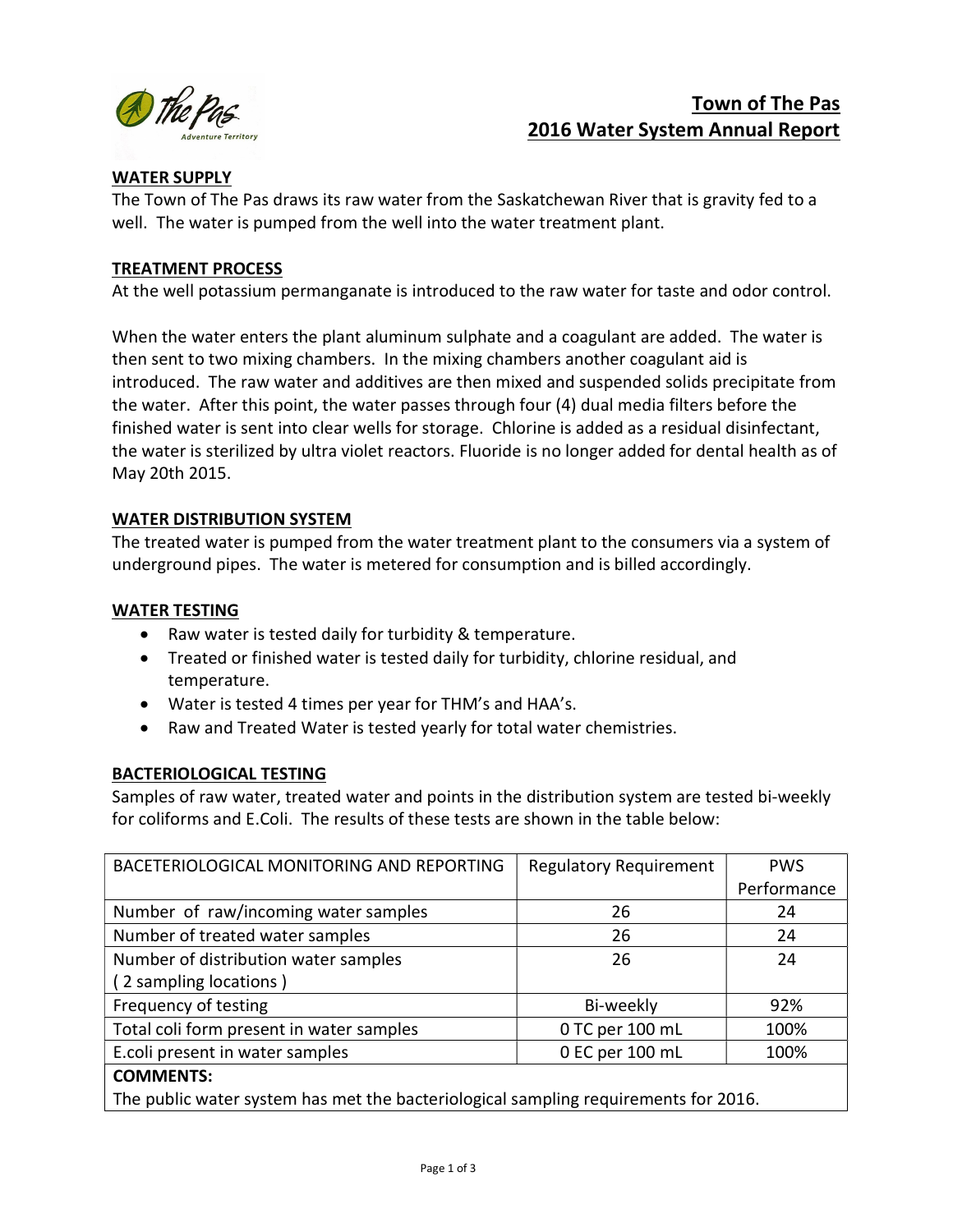# TURBIDITY TESTING

Turbidity is a measurement of water clarity. This test is used as a benchmark on how the treatment process is working. Facilities are obligated to meet regulatory requirements on the filtering process and the treated water that is sent to consumers. The results of these tests are shown in the table below:

| <b>Turbidity Standards</b> | <b>Regulatory Requirement</b>         | <b>PWS Performance</b> |
|----------------------------|---------------------------------------|------------------------|
| Chemically assisted,       | $\leq$ 0.3 NTU in at least 95% of the | 100%                   |
| rapid gravity              | samples taken per month               | (98.6%)                |
| filtration process         | Not to exceed 0.3 NTU for more        | 100%                   |
|                            | than 12 continuous hours              |                        |
|                            | Not to exceed 1.0 NTU at              | 100%                   |
|                            | anytime                               |                        |
| Frequency of testing       | Daily                                 | 100%                   |

#### DISINFECTION TESTING & MONITORING

This testing is done to ensure that the water is safe for the consumer and to meet the regulatory requirements. The results of these tests are shown in the table illustrated below:

| <b>Chlorine Requirements</b>            | <b>Regulatory Requirement</b> | <b>PWS Performance</b> |
|-----------------------------------------|-------------------------------|------------------------|
| (A) Free chlorine residual entering the | $> 0.5$ mg/L                  | 99.6%                  |
| distribution system                     |                               | $(1.96 \text{ mg/L})$  |
| (B) Free chlorine residual in the       | $> 0.1$ mg/L                  | 95.8%                  |
| distribution system                     |                               | $(0.361 \text{ mg/L})$ |
| (C) Frequency of testing                | Daily for A                   | 100%                   |
|                                         | Bi Weekly for B               | 92.3%                  |
| (D) Report submissions                  | Monthly                       | 100%                   |

#### **FLUORIDE**

The Town of The Pas no longer fluoridates the as of May 20th 2015.

#### DISINFECTION BY-PRODUCTS MONITORING & REPORTING

These tests are done to meet Regulatory requirements. The results of these tests are shown on the following table:

| <b>DISINFECTION BY -PRODUCTS MONITORING</b>   | Regulatory         | <b>PWS</b>    |
|-----------------------------------------------|--------------------|---------------|
| <b>AND REPORTING</b>                          | Requirement        | Performance   |
|                                               |                    |               |
| A) Trihalomethane sampling requirements       | 4 times per year   | 100%          |
| B) Total Trihalomethane Standard*             | $0.1 \text{ mg/L}$ | $0.1441$ mg/L |
| C) Bromodichloromethane sampling requirements | 4 times per year   | 100%          |
| D) Bromodichloromethane Standard**            | $0.016$ mg/L       | $0.0095$ mg/L |

\*THM and HAA results were higher than the previous year. Last year's result was 0.0975 mg/L.

\*\*Bromodichloromethaneresults were lower than previous year. Last year's result was 0.0092 mg/L.